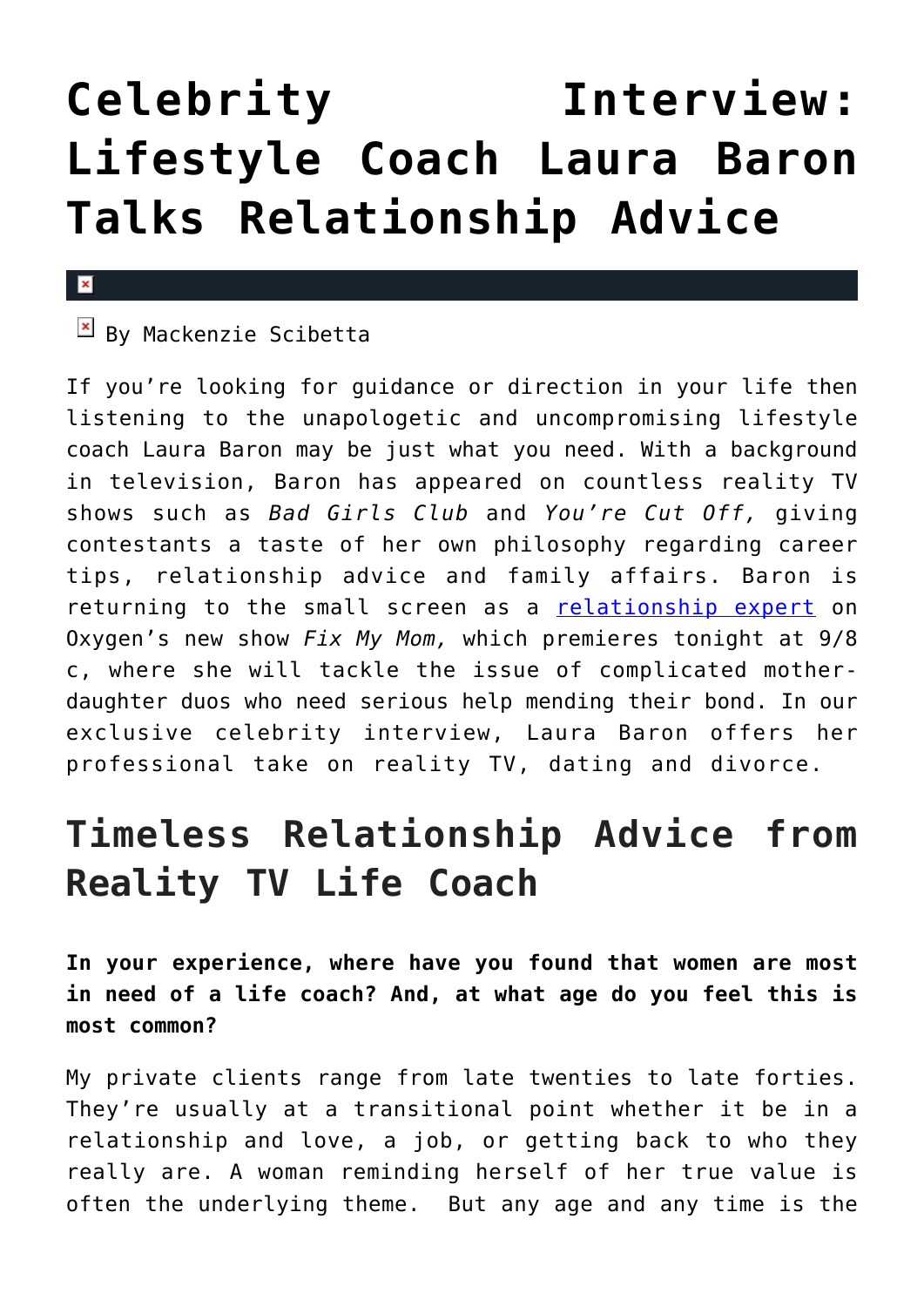right time, as long as she's ready to do the work!

**Related Link:** [Relationship Advice on Financial Infidelity](http://cupidspulse.com/100647/relationship-advice-financial-infidelity/) 

**One of the mother-daughter groups faces a problem because the mother is dating younger men. What advice do you have for mother's who are on the dating scene and don't want to upset their children?**

This shouldn't be about upsetting the children, this should be about setting expectations that EVERY member of the family deserves happiness. I don't subscribe to the idea that mother's should put their lives on hold to satisfy their kids. It's strengthening for kids to see that mom is also a woman and there is life outside of the family. They will grow up with less guilt that their mom sacrificed everything and less obligation to be her sole support. In the process, moms can have open discourse to assure their kids understand she's not looking to replace them or their father, but merely looking to add more love and support into their lives.

**When is it the right time for a parent to start dating again after a divorce or tough break-up? And, how do they ease back into it if they have been out of the dating game for a long time?**

The time is right when that parent feels ready. It's not about the action of going out to date, it's about the communication at home to make sure the kids feel safe and loved. They can ease back in by starting to have more social times with their same sex friends. Establishing a social life outside of the home is often the first hurdle parents have to get over. Then, get open and say hello.

**We see it time and time again, women settle for second best and end up in unhealthy relationships. What is the one piece of advice you would give to someone to help them avoid or break this pattern?**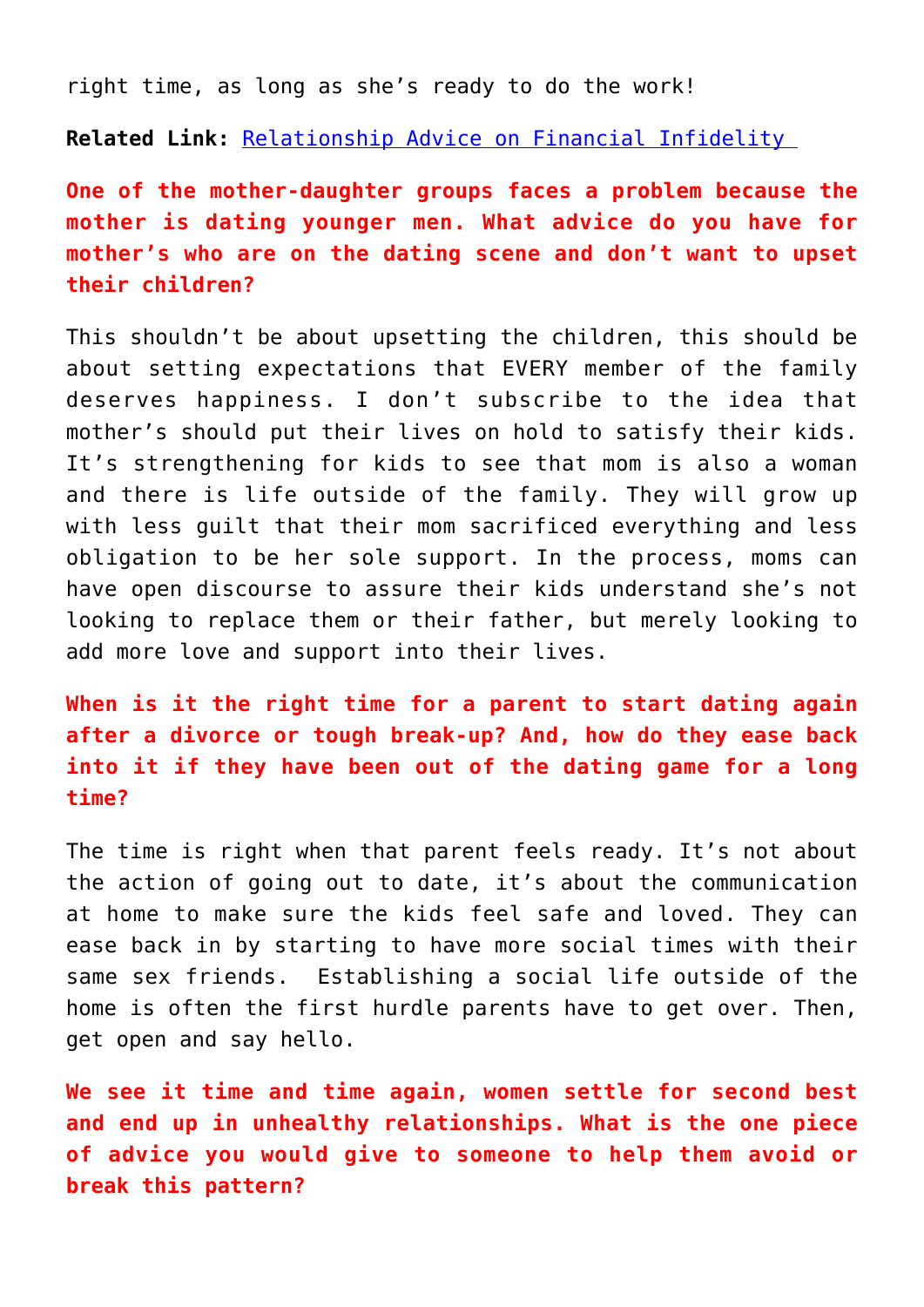To avoid getting in a toxic relationship, before you date others, date yourself. People who get into sub-standard relationships are looking to fill a need. Get honest with what you're working with, so you can both better take care of yourself and also look out for where you're letting someone in for the wrong reasons.

**Related Link:** [Exclusive Celebrity Interview: Former 'Bachelor'](http://cupidspulse.com/100478/exclusive-celebrity-interview-the-bachelor-chris-soules/) [Chris Soules Says His Dating Life is "Relatively Non-](http://cupidspulse.com/100478/exclusive-celebrity-interview-the-bachelor-chris-soules/)[Exsistent"](http://cupidspulse.com/100478/exclusive-celebrity-interview-the-bachelor-chris-soules/)

**What are three red flags (not obvious ones) that a woman can look for to know whether or not she is in a toxic relationship from the very beginning?**

1. Pattern of control. Unhealthy partners want to control you and it usually starts small. You deserve authority over all decisions you make.

2. Rude behavior. How people treat others who cannot ultimately 'benefit them' (i.e. waitstaff) is who they ultimately are. Someone who is comfortable belittling or being rude to another human regardless of their perceived status is going to eventually treat you the same way.

3. Woman power. There are men who love women and men who do not. You can tell by how he talks about women, treats the women in his life, and ultimately how he treats you. Choose a man who loves women, that simple.

**What is the best lesson viewers can take away from watching Fix My Mom?**

Change is not limited to these women. Yes, they worked their tails off. Please allow that dedication to inspire you, that ANY RELATIONSHIP CAN HEAL, as long as both people are committed. And as long as women support each other ANYTHING IS POSSIBLE!

*If you want to read more about Laura Baron or receive more advice then check out her* website, www.asklaurabaron.com/ *or follow her on* Twitter *@asklaurabaron*